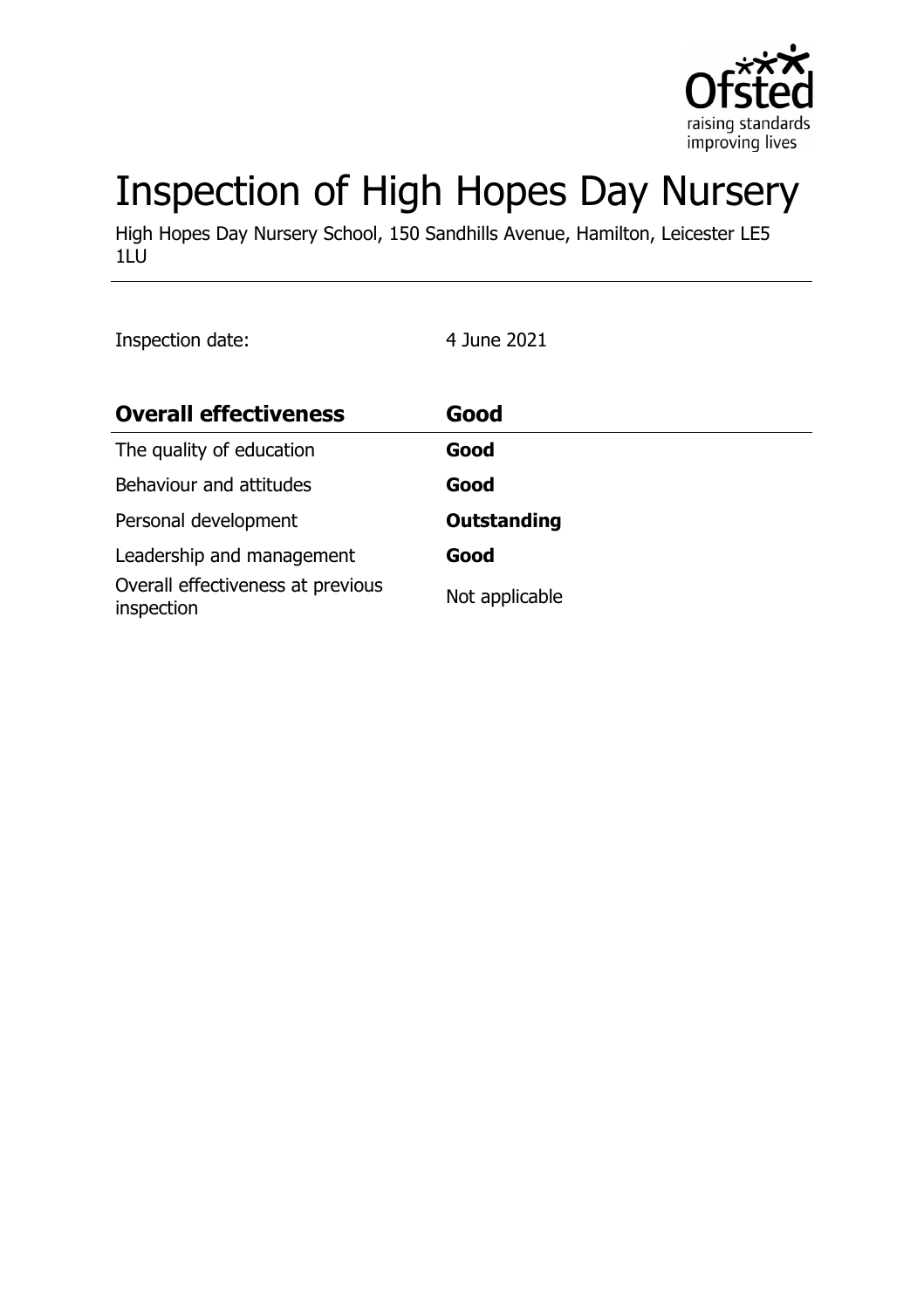

# **What is it like to attend this early years setting?**

#### **The provision is good**

Children arrive at the nursery with extremely positive attitudes to learning. They have access to a rich and varied curriculum, which keeps them highly motivated to learn. Children are curious and explore both the indoor and outdoor environment with confidence. For example, in the garden children develop their physical skill on the climbing frame. They run up the slope and across the bridge to get to the slide. Children demonstrate they are happy and safe as they play harmoniously with their friends.

Staff have high expectations for all children, including those with special educational needs and/or disabilities. For instance, toddlers are eagerly engaged in a 'going on a bear hunt' themed yoga session. They observe staff with great concentration and mimic the yoga poses with enthusiasm. Children take pride in their achievements and behaviour as staff offer encouragement and positive praise.

Children benefit greatly from the outstanding focus placed on their emotional needs. This is evident through the extra support the setting provides for families and children during difficult times. The nursery is a source of familiarity, comfort, and routine. As a result, children learn empathy and demonstrate high levels of respect for others.

## **What does the early years setting do well and what does it need to do better?**

- $\blacksquare$  Children are curious as they turn over a tree stump in the garden. They find creatures such as slugs, ants and woodlice. Staff build on children's knowledge of creatures and discuss the characteristics of the slug. For example, staff describe them as 'slimy, smooth and slithery', and ask questions, such as 'do slugs prefer hot or cold places to live?' This supports children's understanding of nature and the environment around them.
- $\blacksquare$  Children have a rich set of experiences to promote their understanding of families and traditions beyond their own. Staff work extremely hard to teach children how to respect each other's differences and diversity. For example, children learn about one another's heritage. They discuss traditional foods, celebrations, and clothing. As a result, children feel empowered and learn that they are special and unique.
- $\blacksquare$  The management team are ambitious about the care and environment they provide for children. They regard the well-being of children and staff as high priority. Children are welcomed into the setting to tranquil, calming music. They are reminded of their achievements through 'wow' moments that are displayed on the walls. Staff are regularly rewarded for their dedication and practice through staff incentives. They state they feel 'valued and very supported'. This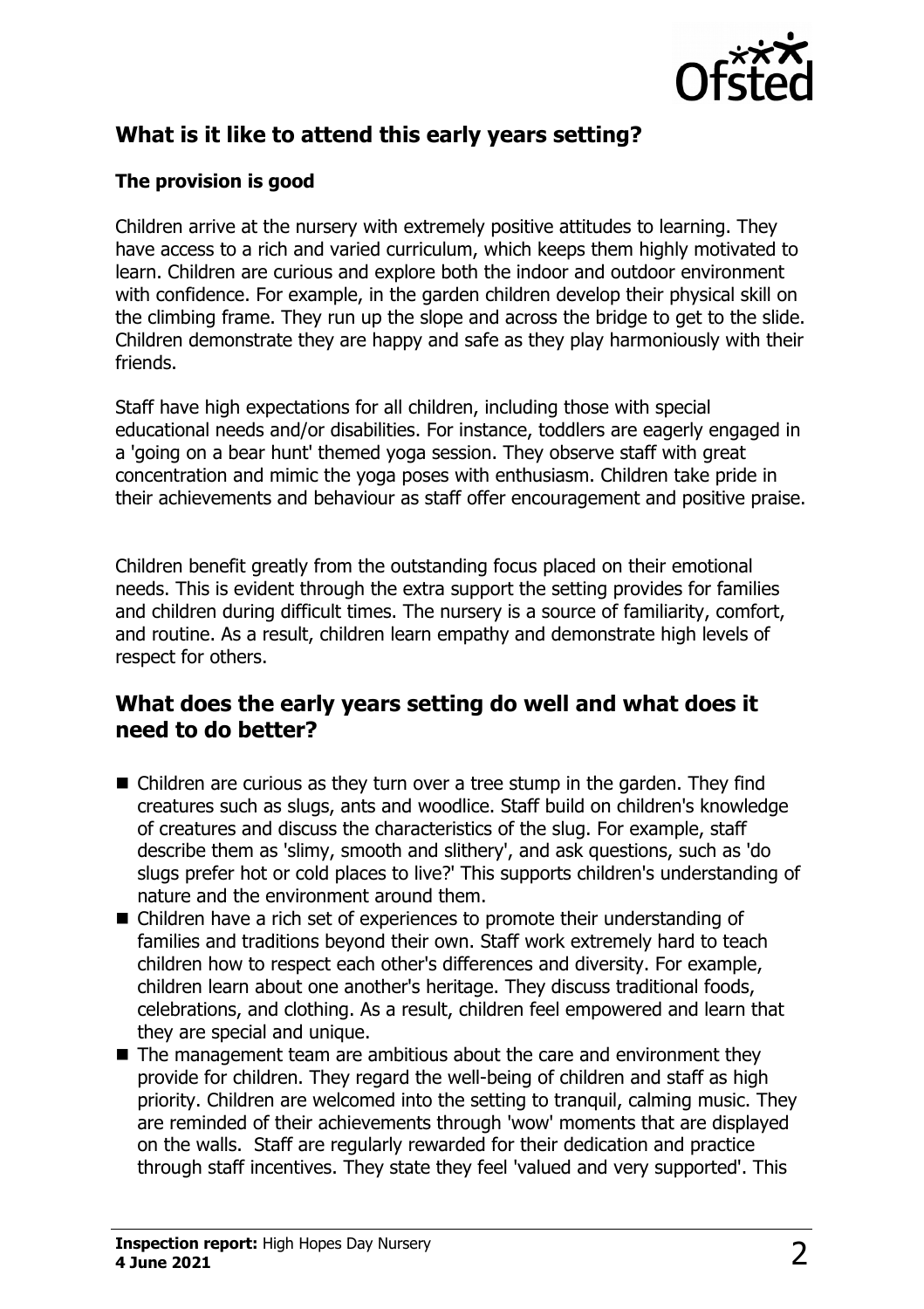

has a positive impact on the self-esteem and confidence of both children and staff.

- $\blacksquare$  Children develop their communication and language skills during small group time activities. They patiently wait to take turns to pick a song card and sing their chosen nursery rhyme. Most children sing with enthusiasm and excitement. However, staff, sometimes, overlook the involvement of all children. This results in some children being less well supported to fully join in during these sessions.
- Children learn how to help others. They collect and share food parcels with local charities to support people in need. Children learn about the positive impact this has had on the community. They receive cards, photographs, and certificates to thank them for their efforts and kindness. This helps to widen children's experiences.
- $\blacksquare$  Leaders and managers continuously reflect on the service they offer. They send out regular questionnaires to parents and the response rate is often extremely high. This shows parents are engaged and feel listened to. Leaders act immediately on the areas of improvement identified. For example, parents voiced that the noticeboard was not accessible. Therefore, leaders moved the information board outside for all parents to view important messages and achievements.
- $\blacksquare$  Staff have a secure understanding of what children need to learn in preparation for school. The nursery is based on school grounds, and this is used to their advantage. For instance, staff hold regular meetings with teachers to share information about children's development and their family dynamics. This helps to support smooth transitions for all children.

## **Safeguarding**

The arrangements for safeguarding are effective.

All staff know and understand their duty to protect children from harm. They have sound knowledge of the signs and symptoms of abuse and are able to share clear examples. Leaders and managers keep their safeguarding knowledge up to date through regular training and share this information at staff meetings. Robust risk assessments are in place and are completed daily. Staff ensure all trip hazards are identified and removed and that resources are fit for purpose. Regular practise of fire drills help children to learn how to exit the building promptly. This helps to keep children safe while at nursery.

## **What does the setting need to do to improve?**

#### **To further improve the quality of the early years provision, the provider should:**

 $\blacksquare$  clarify how all children will be involved in group time activities and share this appropriately so that all staff implement it consistently.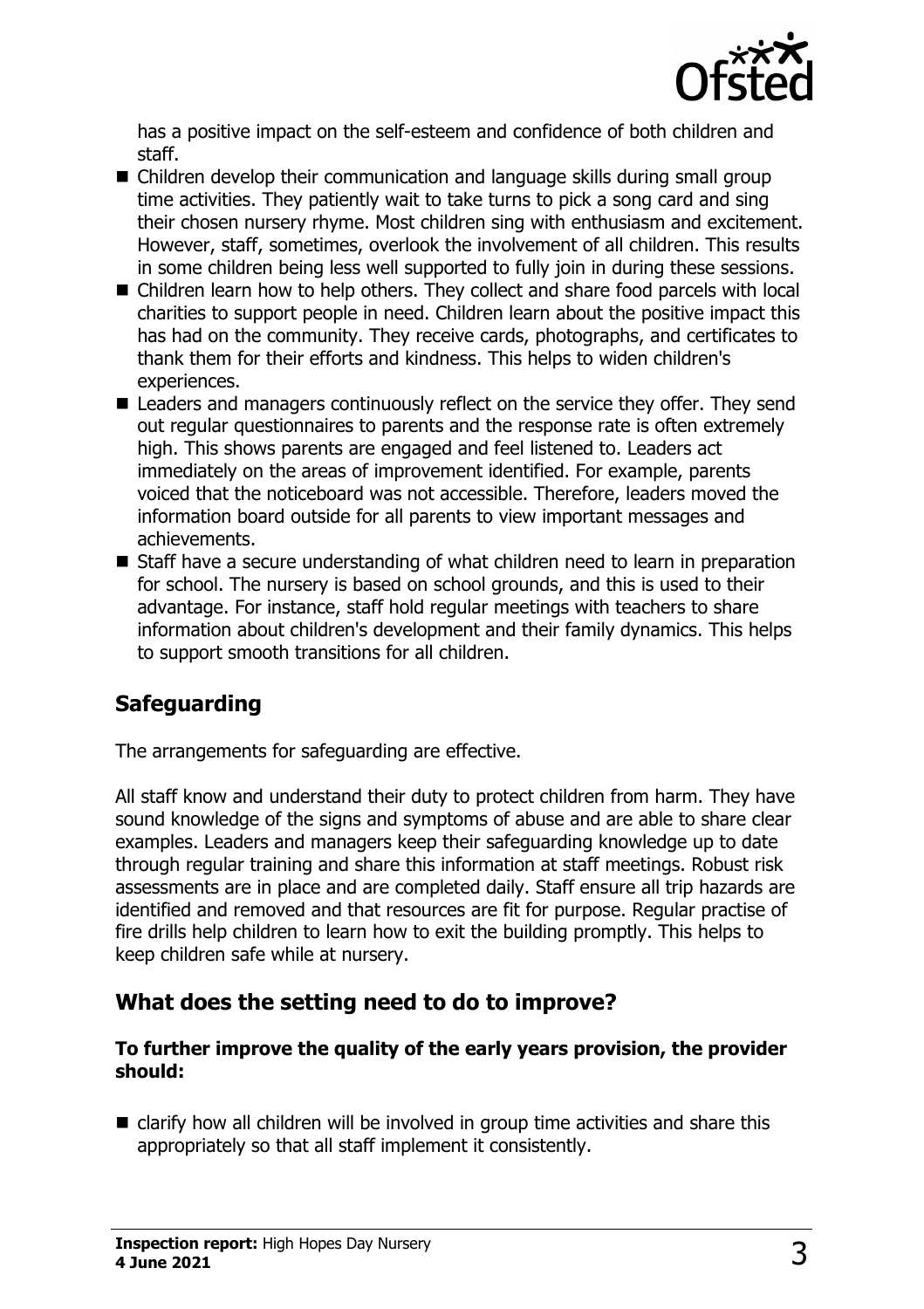

| <b>Setting details</b>                         |                                                                                      |
|------------------------------------------------|--------------------------------------------------------------------------------------|
| Unique reference number                        | EY556083                                                                             |
| <b>Local authority</b>                         | Leicester                                                                            |
| <b>Inspection number</b>                       | 10174995                                                                             |
| <b>Type of provision</b>                       | Childcare on non-domestic premises                                                   |
| <b>Registers</b>                               | Early Years Register, Compulsory Childcare<br>Register, Voluntary Childcare Register |
| Day care type                                  | Full day care                                                                        |
| Age range of children at time of<br>inspection | 5 to 54                                                                              |
| <b>Total number of places</b>                  | 56                                                                                   |
| Number of children on roll                     | 87                                                                                   |
| Name of registered person                      | High Hopes Day Nursery School Ltd                                                    |
| Registered person unique<br>reference number   | RP556082                                                                             |
| <b>Telephone number</b>                        | 0116 2765894                                                                         |
| Date of previous inspection                    | Not applicable                                                                       |

## **Information about this early years setting**

High Hopes Day Nursery registered in 2018 and is located in Leicester. The nursery employs 13 members of childcare staff. Of these, 12 hold appropriate early years qualifications at level 3 and above. The nursery opens from Monday to Friday all year round, accept bank holidays and a week at Christmas. Sessions are from 7.30am until 6.30pm. The nursery provides funded early education for two-, threeand four-year-old children.

## **Information about this inspection**

**Inspector** Chantell Walker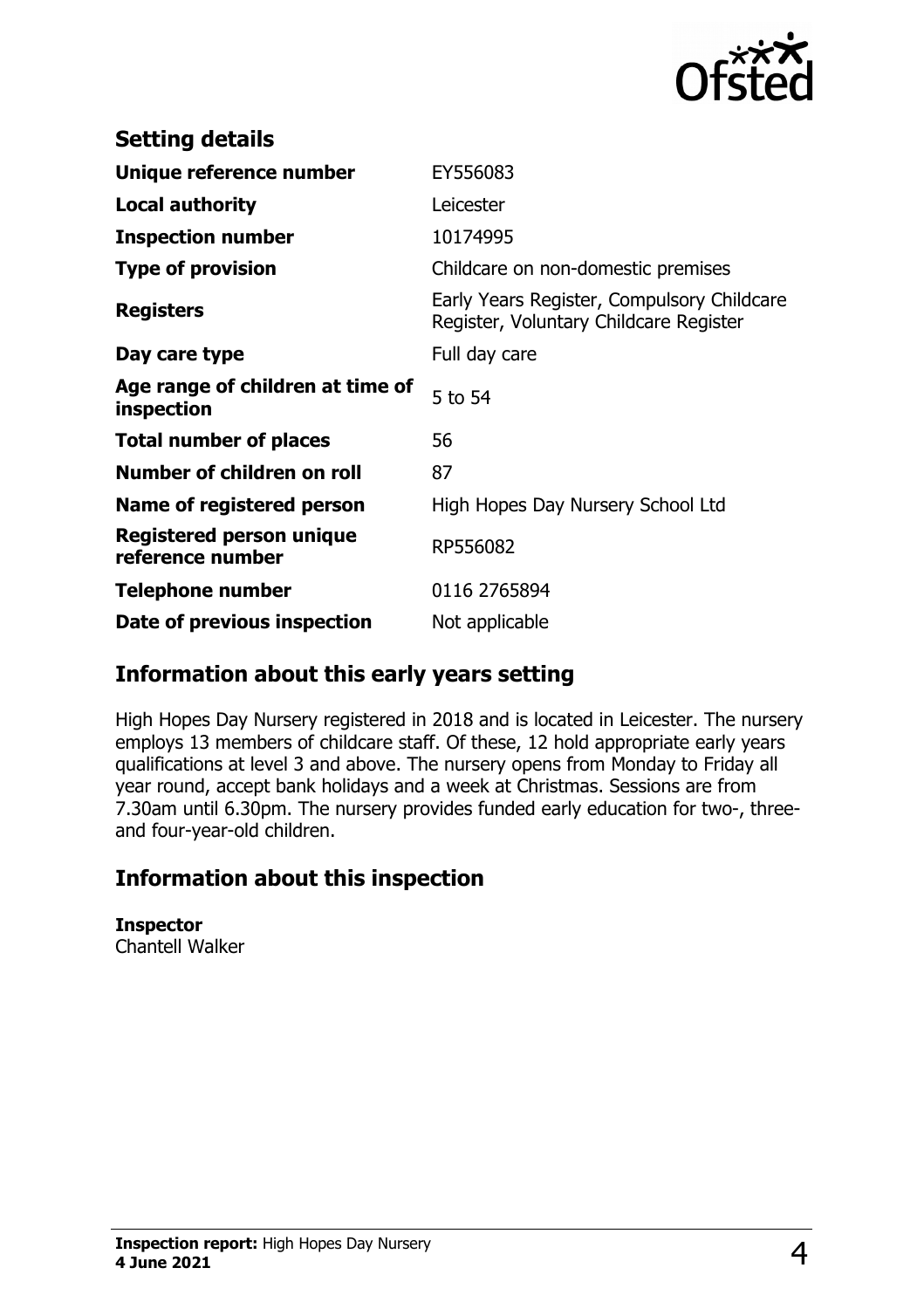

#### **Inspection activities**

- $\blacksquare$  This was the first routine inspection the setting received since the COVID-19 (coronavirus) pandemic began. The inspector discussed the impact of the pandemic with the setting and has taken that into account in their evaluation of the setting.
- $\blacksquare$  The manager and the inspector completed a learning walk together to gain an understanding of how the early years curriculum is planned and implemented.
- $\blacksquare$  The inspector carried out a joint observation and discussed the learning that took place with the manager.
- $\blacksquare$  The inspector had a discussion with leaders and managers.
- $\blacksquare$  Children spoke to the inspector about the experiences they have while at nursery.
- $\blacksquare$  The inspector listened to the views of the parents through discussions.
- $\blacksquare$  The inspector tracked the experiences of two children during the inspection.

We carried out this inspection under sections 49 and 50 of the Childcare Act 2006 on the quality and standards of provision that is registered on the Early Years Register. The registered person must ensure that this provision complies with the statutory framework for children's learning, development and care, known as the early years foundation stage.

If you are not happy with the inspection or the report, you can [complain to Ofsted.](http://www.gov.uk/complain-ofsted-report)